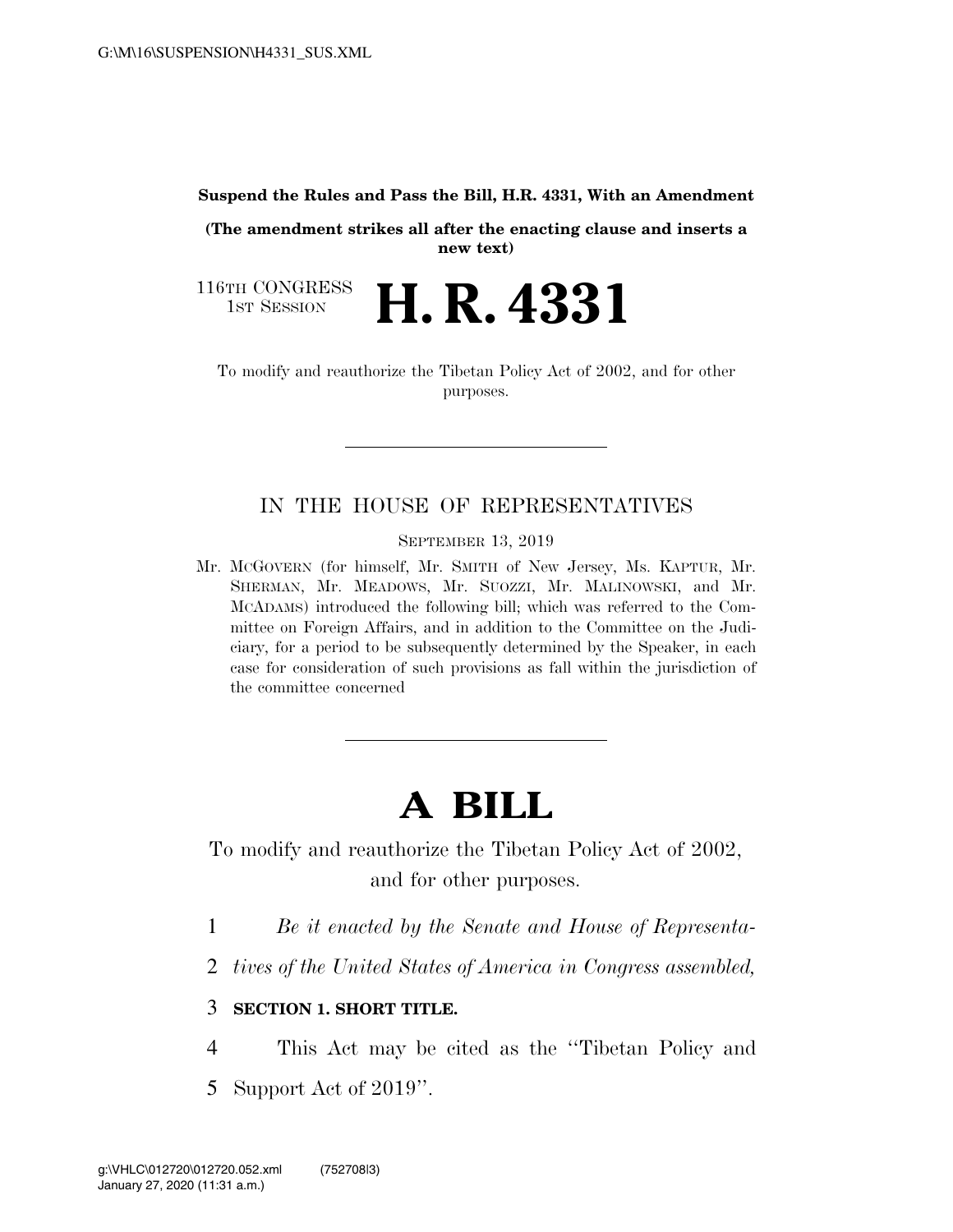| 1              | SEC. 2. MODIFICATIONS TO AND REAUTHORIZATION OF TI-      |
|----------------|----------------------------------------------------------|
| $\overline{2}$ | <b>BETAN POLICY ACT OF 2002.</b>                         |
| 3              | (a) TIBETAN NEGOTIATIONS.—Section 613 of the Ti-         |
| 4              | betan Policy Act of 2002 (22 U.S.C. 6901 note) is amend- |
| 5              | $ed$ —                                                   |
| 6              | $(1)$ in subsection $(a)$ —                              |
| 7              | $(A)$ in paragraph $(1)$ —                               |
| 8              | (i) by inserting "without<br>pre-                        |
| 9              | conditions" after "a dialogue";                          |
| 10             | (ii) by inserting "or democratically-                    |
| 11             | elected leaders of the Tibetan community"                |
| 12             | after "his representatives"; and                         |
| 13             | (iii) by adding at the end before the                    |
| 14             | period the following: "and should coordi-                |
| 15             | nate with other governments in multilat-                 |
| 16             | eral efforts toward this goal";                          |
| 17             | $(B)$ by redesignating paragraph $(2)$ as                |
| 18             | paragraph $(3)$ ; and                                    |
| 19             | $(C)$ by inserting after paragraph $(1)$ the             |
| 20             | following:                                               |
| 21             | "(2) POLICY COMMUNICATION.—The President                 |
| 22             | shall direct the Secretary of State to ensure that, in   |
| 23             | accordance with this Act, United States policy on        |
| 24             | Tibet, as coordinated by the United States Special       |
| 25             | Coordinator for Tibetan Issues, is communicated to       |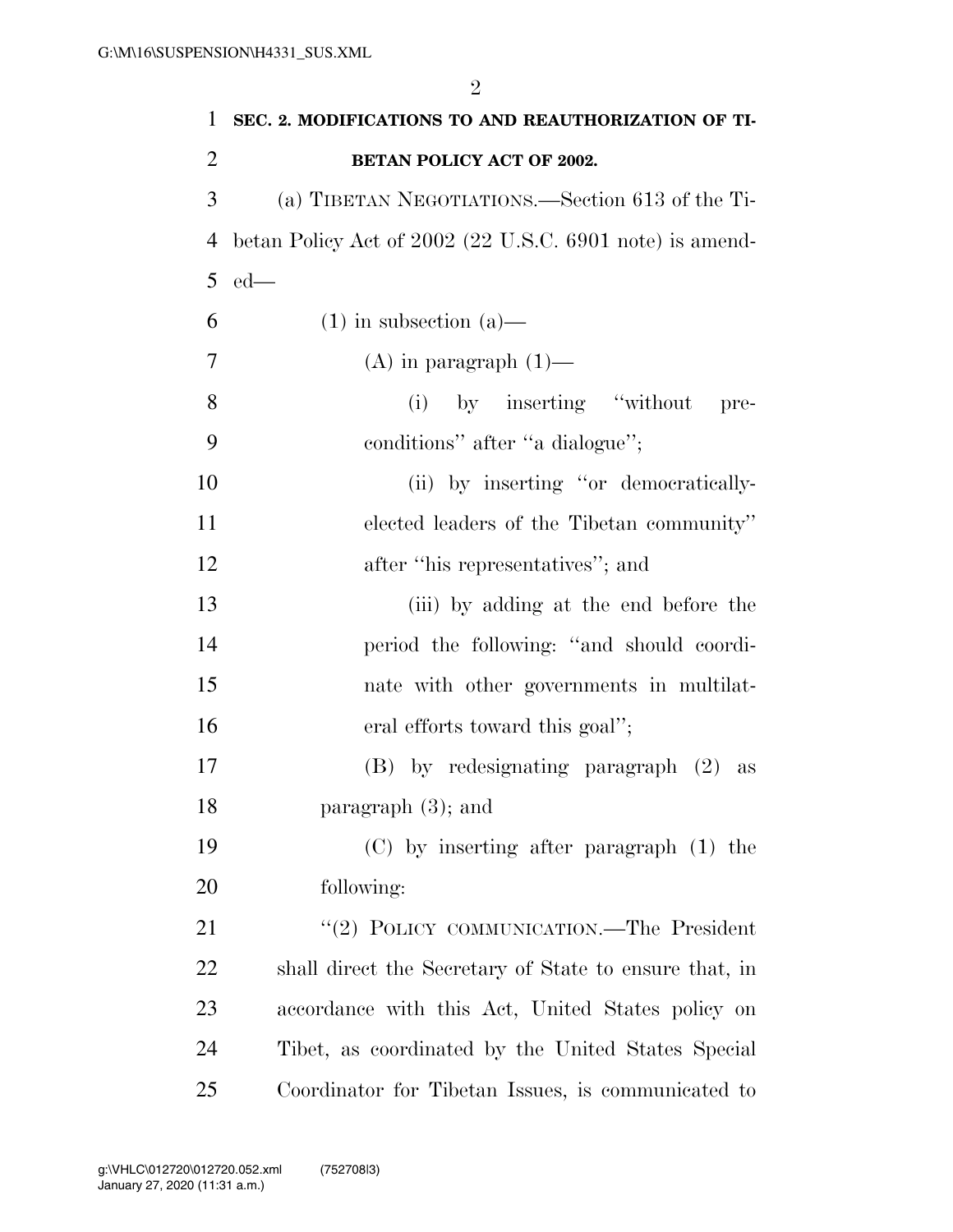| $\mathbf{1}$   | all Federal departments and agencies in contact with       |
|----------------|------------------------------------------------------------|
| $\overline{2}$ | the Government of the People's Republic of China.";        |
| 3              | $(2)$ in subsection (b)—                                   |
| $\overline{4}$ | (A) in the matter preceding paragraph                      |
| 5              | $(1)$ —                                                    |
| 6              | (i) by striking "until December 31,                        |
| 7              | $2021$ "; and                                              |
| 8              | (ii) by inserting "and direct the De-                      |
| 9              | partment of State to make public on its                    |
| 10             | website" after "appropriate congressional                  |
| 11             | committees";                                               |
| 12             | (B) in paragraph (1), by striking "and" at                 |
| 13             | the end;                                                   |
| 14             | $(C)$ in paragraph $(2)$ , by striking the pe-             |
| 15             | riod at the end and inserting "; and"; and                 |
| 16             | (D) by adding at the end the following:                    |
| 17             | $\cdot\cdot$ (3) the steps taken by the United States Gov- |
| 18             | ernment to promote the human rights and distinct           |
| 19             | religious, cultural, linguistic, and historical identity   |
| 20             | of the Tibetan people, including the right of the Ti-      |
| 21             | betan people to select, educate, and venerate their        |
| 22             | own religious leaders in accordance with their estab-      |
| 23             | lished religious practice and system.".                    |
| 24             | (b) TIBET PROJECT PRINCIPLES.—Section 616 of               |
| 25             | such Act (22 U.S.C. 6901 note) is amended—                 |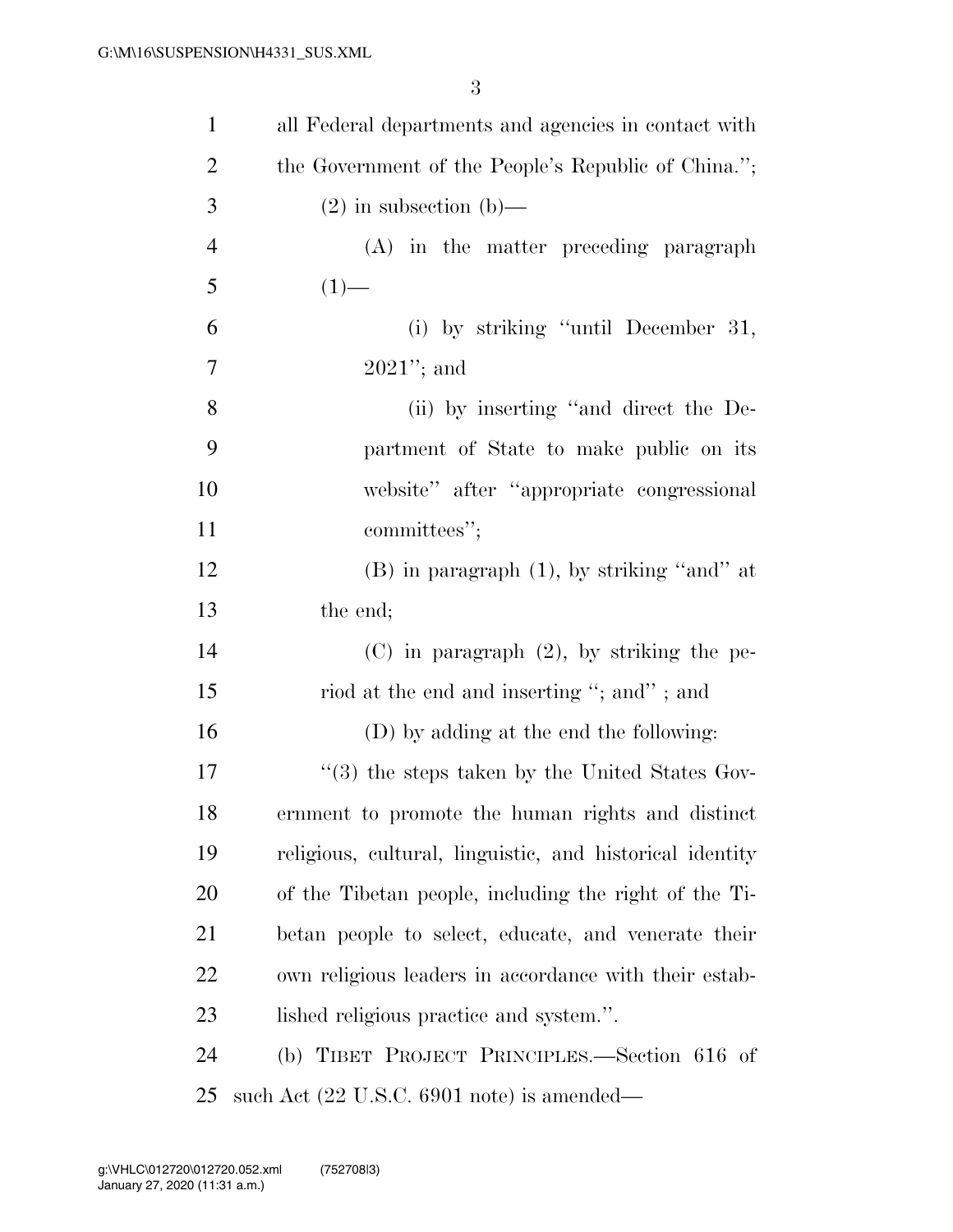| $\mathbf{1}$   | (1) in subsection (d), by striking paragraphs             |
|----------------|-----------------------------------------------------------|
| $\overline{2}$ | $(1)$ through $(9)$ and inserting the following:          |
| 3              | $"(1)$ neither provide incentive for, nor facilitate      |
| $\overline{4}$ | the migration and settlement of, non-Tibetans into        |
| 5              | Tibet;                                                    |
| 6              | $\lq(2)$ neither provide incentive for, nor facilitate    |
| 7              | the transfer of ownership of, Tibetan land or natural     |
| 8              | resources to non-Tibetans;                                |
| 9              | $(3)$ neither provide incentive for, nor facilitate       |
| 10             | the involuntary or coerced relocation of, Tibetan no-     |
| 11             | mads from their traditional pasture lands into con-       |
| 12             | centrated settlements;                                    |
| 13             | $\lq(4)$ be implemented in consultation with the          |
| 14             | Tibetan people and, as appropriate, after the con-        |
| 15             | duct of cultural and environmental impact assess-         |
| 16             | ments;                                                    |
| 17             | $(5)$ foster self-sufficiency and self-reliance of        |
| 18             | Tibetans;                                                 |
| 19             | $\cdot\cdot$ (6) respect human rights and Tibetan culture |
| 20             | and traditions;                                           |
| 21             | $\lq(7)$ be subject to ongoing monitoring and eval-       |
| 22             | uation; and                                               |
| 23             | $\cdot$ (8) be conducted, as much as possible, in the     |
| 24             | Tibetan language."; and                                   |
| 25             | $(2)$ by adding at the end the following:                 |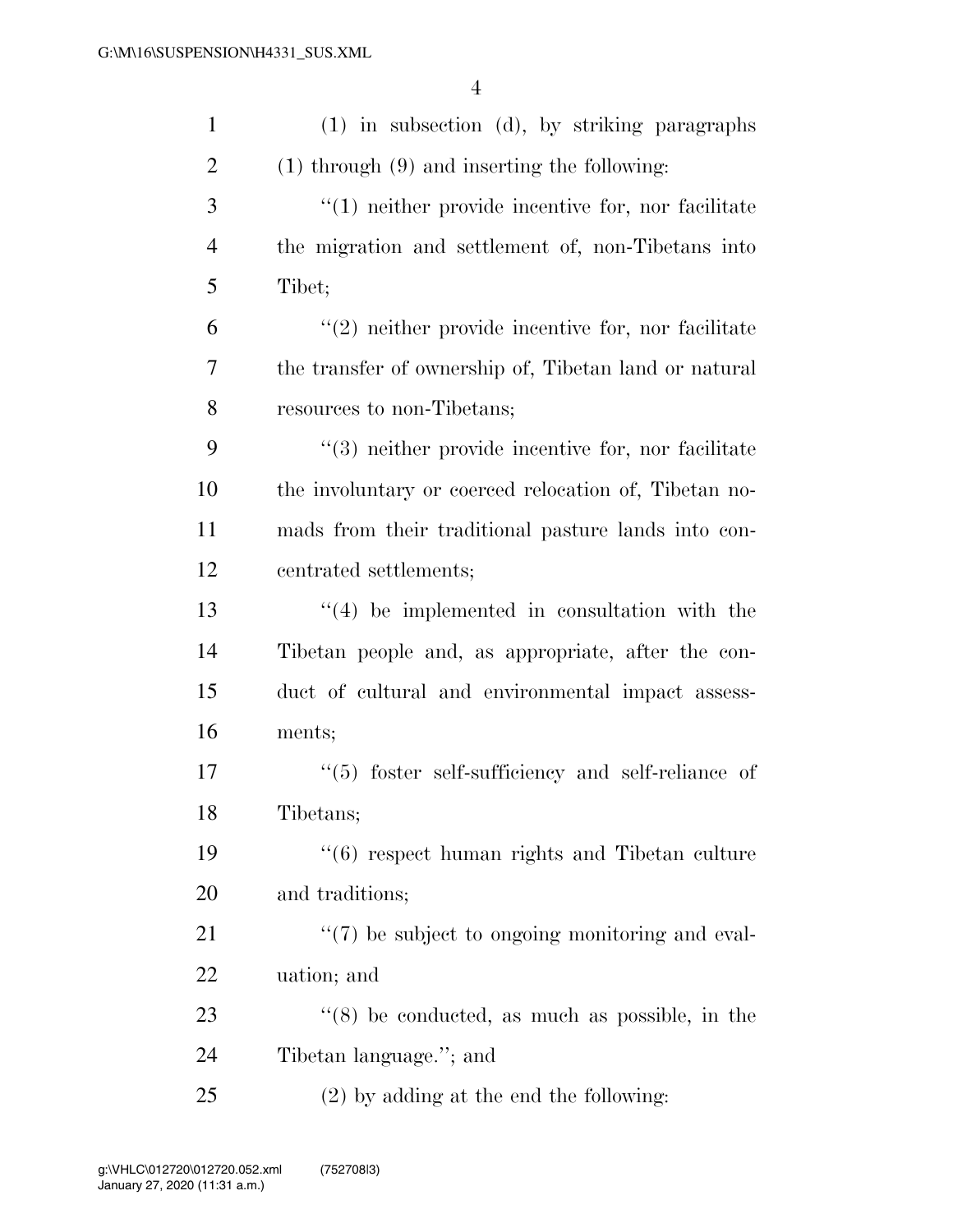''(e) UNITED STATES ASSISTANCE.—The President shall provide funds to nongovernmental organizations to support sustainable development, cultural and historical preservation, health care, education, and environmental sustainability projects for Tibetan communities in Tibet, in accordance with the principles specified in subsection (d) and with the concurrence of the United States Special Coordinator for Tibetan Issues under section 621(d).''.

 (c) DIPLOMATIC REPRESENTATION RELATING TO TIBET.—Section 618 of such Act (22 U.S.C. 6901 note) is amended to read as follows:

# **''SEC. 618. DIPLOMATIC REPRESENTATION RELATING TO TIBET.**

 ''(a) UNITED STATES CONSULATE IN LHASA, TIBET.—The Secretary should seek to establish a United States consulate in Lhasa, Tibet—

17  $\frac{17}{2}$  to provide consular services to United States citizens traveling in Tibet; and

19  $\frac{1}{2}$  to monitor political, economic, and cultural developments in Tibet.

 ''(b) POLICY.—The Secretary may not authorize the establishment in the United States of any additional con- sulate of the People's Republic of China until such time as a United States consulate in Lhasa, Tibet, is estab-lished under subsection (a).''.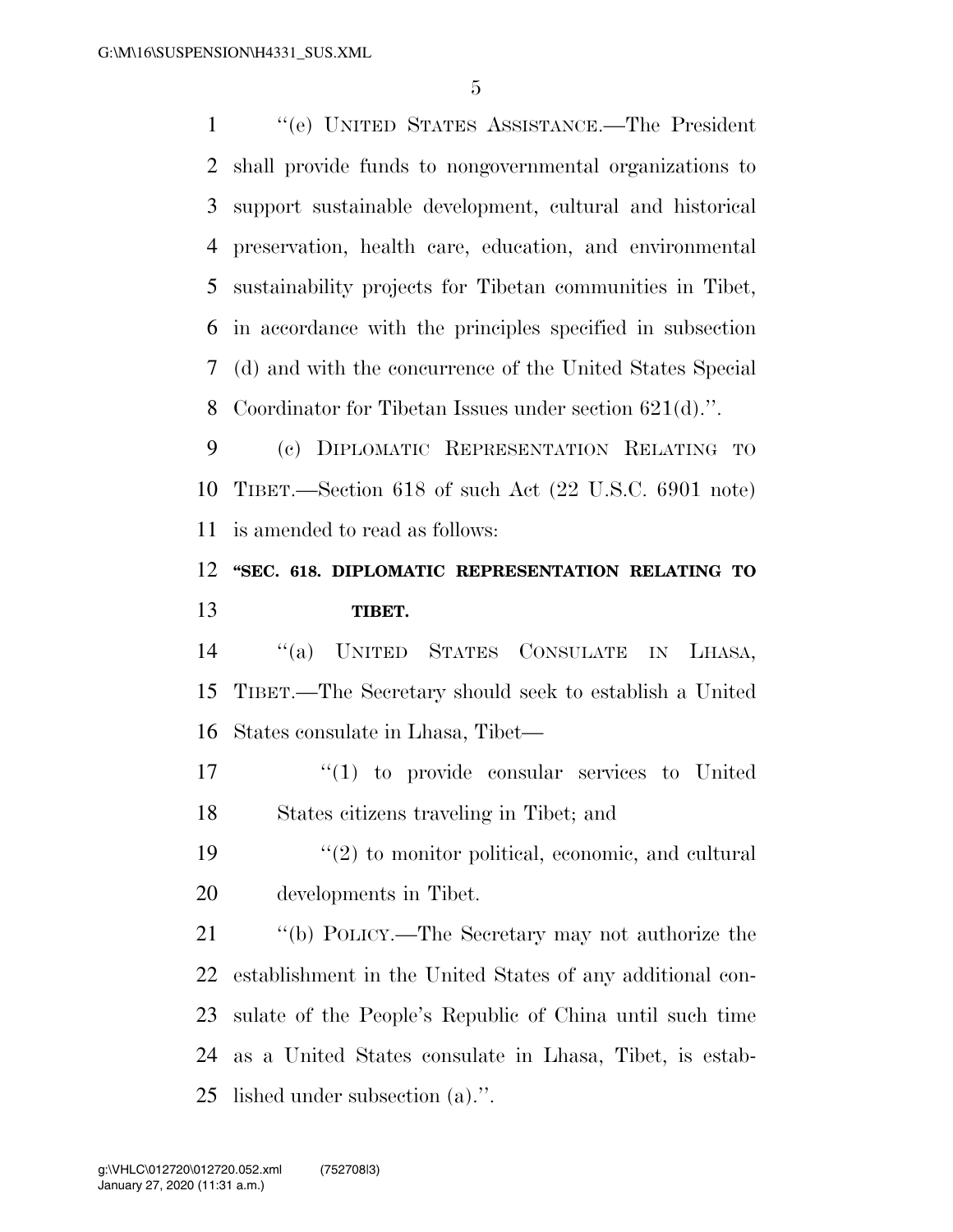(d) RELIGIOUS PERSECUTION IN TIBET.—Section  $620(b)$  of such Act  $(22 \text{ U.S.C. } 6901 \text{ note})$  is amended by adding at the end before the period the following: '', in- cluding with respect to the reincarnation system of Ti-betan Buddhism''.

 (e) UNITED STATES SPECIAL COORDINATOR FOR TI- BETAN ISSUES.—Section 621 of such Act (22 U.S.C. 6901 note) is amended—

(1) in subsection (c) to read as follows:

 ''(c) OBJECTIVES.—The objectives of the Special Co-ordinator are to—

 $\frac{1}{2}$  (1) promote substantive dialogue without pre- conditions between the Government of the People's Republic of China and the Dalai Lama or his rep- resentatives or democratically-elected leaders of the Tibetan community leading to a negotiated agree- ment on Tibet and coordinate with other govern-ments in multilateral efforts toward this goal;

19 ''(2) encourage the Government of the People's Republic of China to address the aspirations of the Tibetan people with regard to their distinct histor-ical, cultural, religious, and linguistic identity;

23  $(3)$  promote the human rights of the Tibetan people;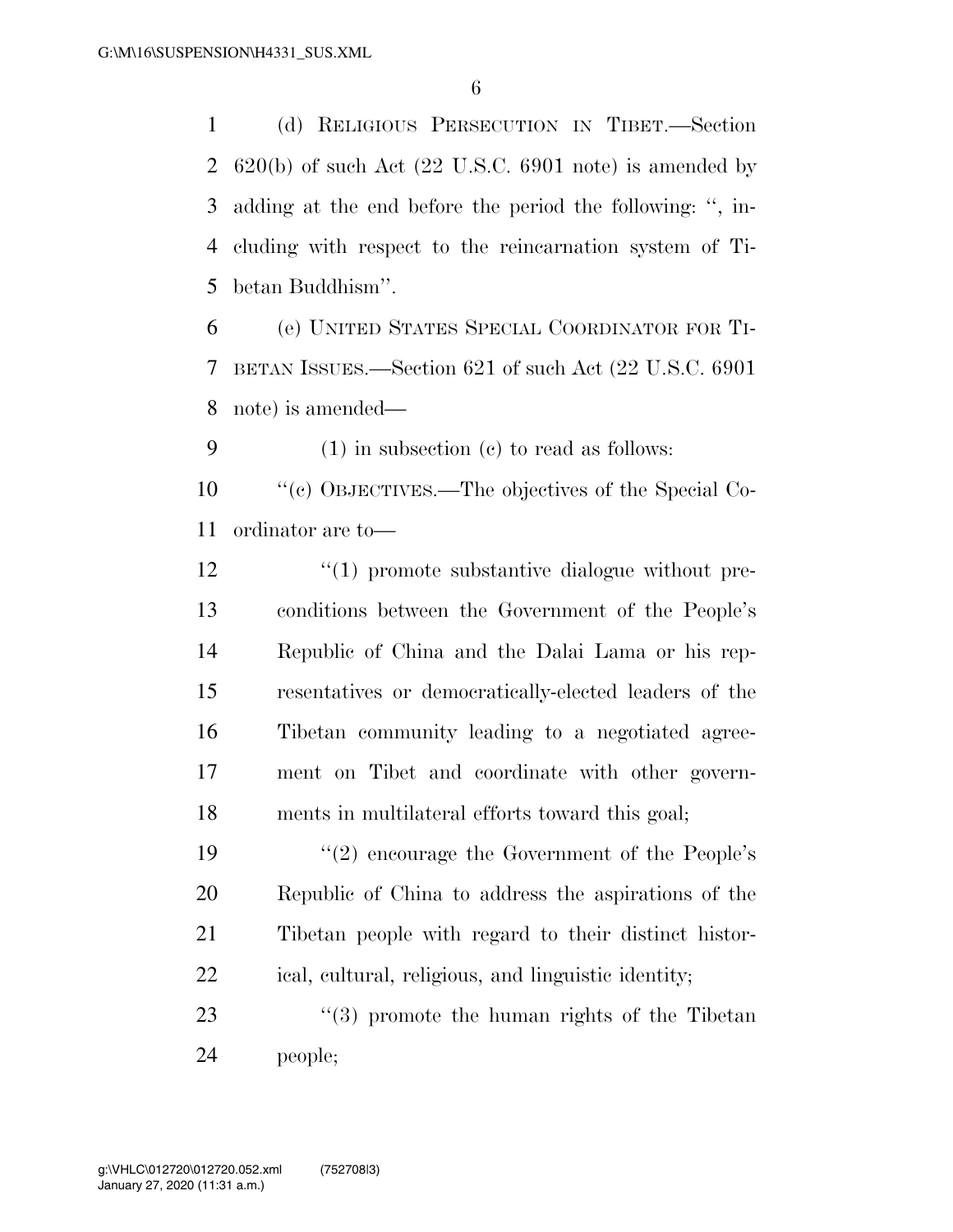| $\mathbf{1}$   | $\lq(4)$ promote activities to preserve environment      |
|----------------|----------------------------------------------------------|
| $\overline{2}$ | and water resources of the Tibetan plateau;              |
| 3              | "(5) encourage sustainable development in ac-            |
| $\overline{4}$ | cordance with section $616(d)$ , cultural and historical |
| 5              | preservation, health care, education, and environ-       |
| 6              | mental sustainability projects for Tibetan commu-        |
| 7              | nities in Tibet; and                                     |
| 8              | $``(6)$ promote access to Tibet in accordance with       |
| 9              | the Reciprocal Access to Tibet Act of 2018 (Public       |
| 10             | Law $115-330$ .";                                        |
| 11             | $(2)$ in subsection $(d)$ —                              |
| 12             | $(A)$ in paragraph $(5)$ , by striking "and" at          |
| 13             | the end;                                                 |
| 14             | (B) by redesignating paragraph (6)<br>as                 |
| 15             | paragraph $(8)$ ; and                                    |
| 16             | $(C)$ by inserting after paragraph $(5)$ the             |
| 17             | following:                                               |
| 18             | $``(6)$ provide concurrence with respect to all          |
| 19             | projects carried out pursuant to assistance provided     |
| 20             | under section $616(e)$ ;                                 |
| 21             | "(7) seek to establish international diplomatic          |
| 22             | coalitions to-                                           |
| 23             | "(A) oppose any effort by the Government                 |
| 24             | of the People's Republic of China to select, edu-        |
| 25             | cate, and venerate Tibetan Buddhist religious            |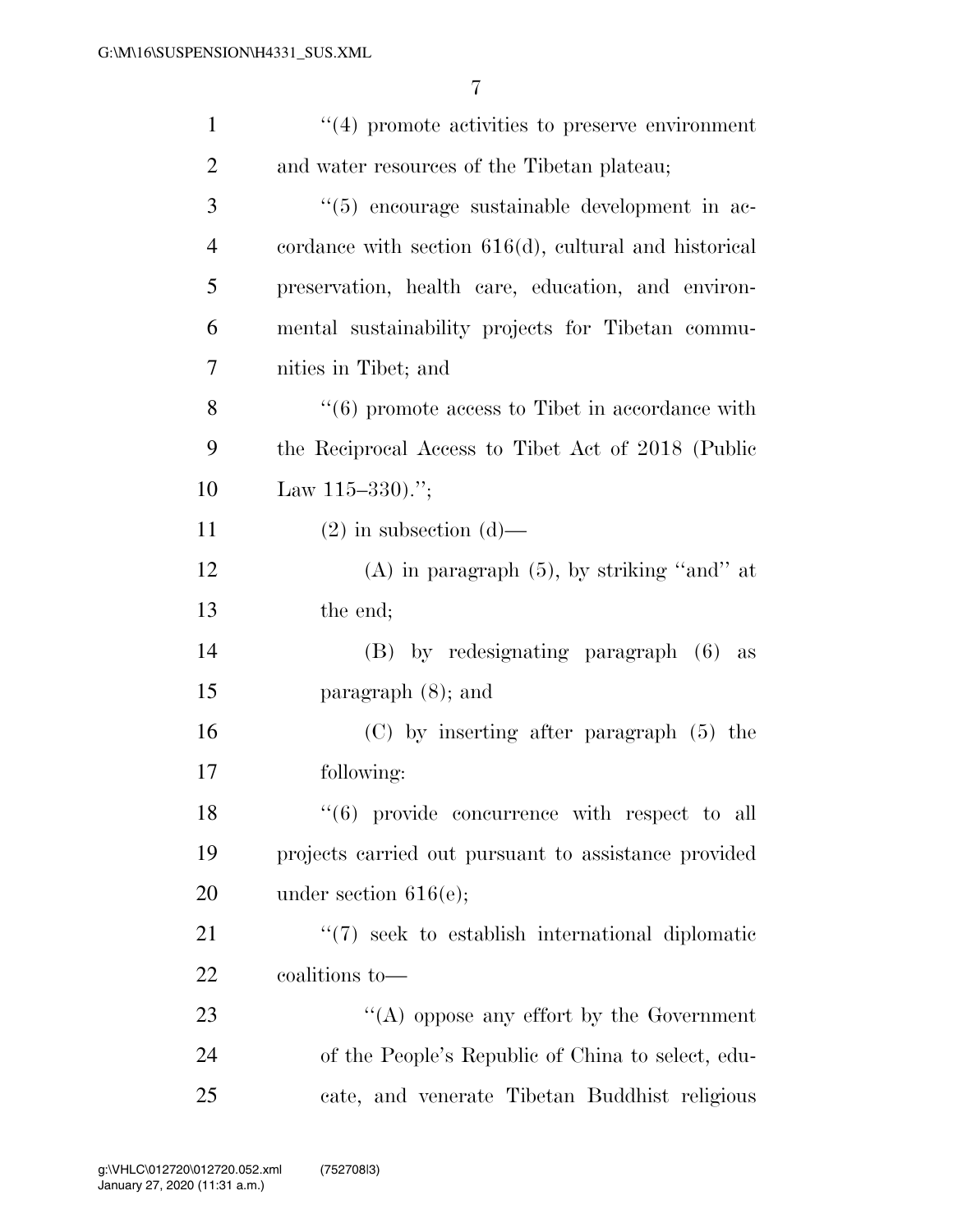| $\mathbf{1}$   | leaders in a manner inconsistent with Tibetan                |
|----------------|--------------------------------------------------------------|
| $\overline{2}$ | Buddhism in which the succession or identifica-              |
| 3              | tion of Tibetan Buddhist lamas, including the                |
| $\overline{4}$ | Dalai Lama, should occur without interference,               |
| 5              | in a manner consistent with Tibetan Buddhists'               |
| 6              | beliefs; and                                                 |
| 7              | $\lq\lq$ ensure that the identification and in-              |
| 8              | stallation of Tibetan Buddhist religious leaders,            |
| 9              | including any future Dalai Lama, is determined               |
| 10             | solely within the Tibetan Buddhist faith com-                |
| 11             | munity, in accordance with the universally-rec-              |
| 12             | ognized right to religious freedom; and"; and                |
| 13             | $(3)$ by adding at the end the following:                    |
| 14             | "(e) PERSONNEL.—The Secretary shall ensure that              |
| 15             | the Office of the Special Coordinator is adequately staffed  |
| 16             | at all times to assist in the management of the responsibil- |
| 17             | ities of this section.".                                     |
| 18             | SEC. 3. STATEMENT OF POLICY REGARDING THE SUCCES-            |
| 19             | SION OR REINCARNATION OF THE DALAI                           |
| 20             | LAMA.                                                        |
| 21             | (a) FINDINGS.—Congress finds the following:                  |
| 22             | (1) Notwithstanding that Tibetan Buddhism is                 |
| 23             | practiced in many countries including Bhutan, India,         |
| 24             | Mongolia, Nepal, the People's Republic of China, the         |
| 25             | Russian Federation, and the United States, the Gov-          |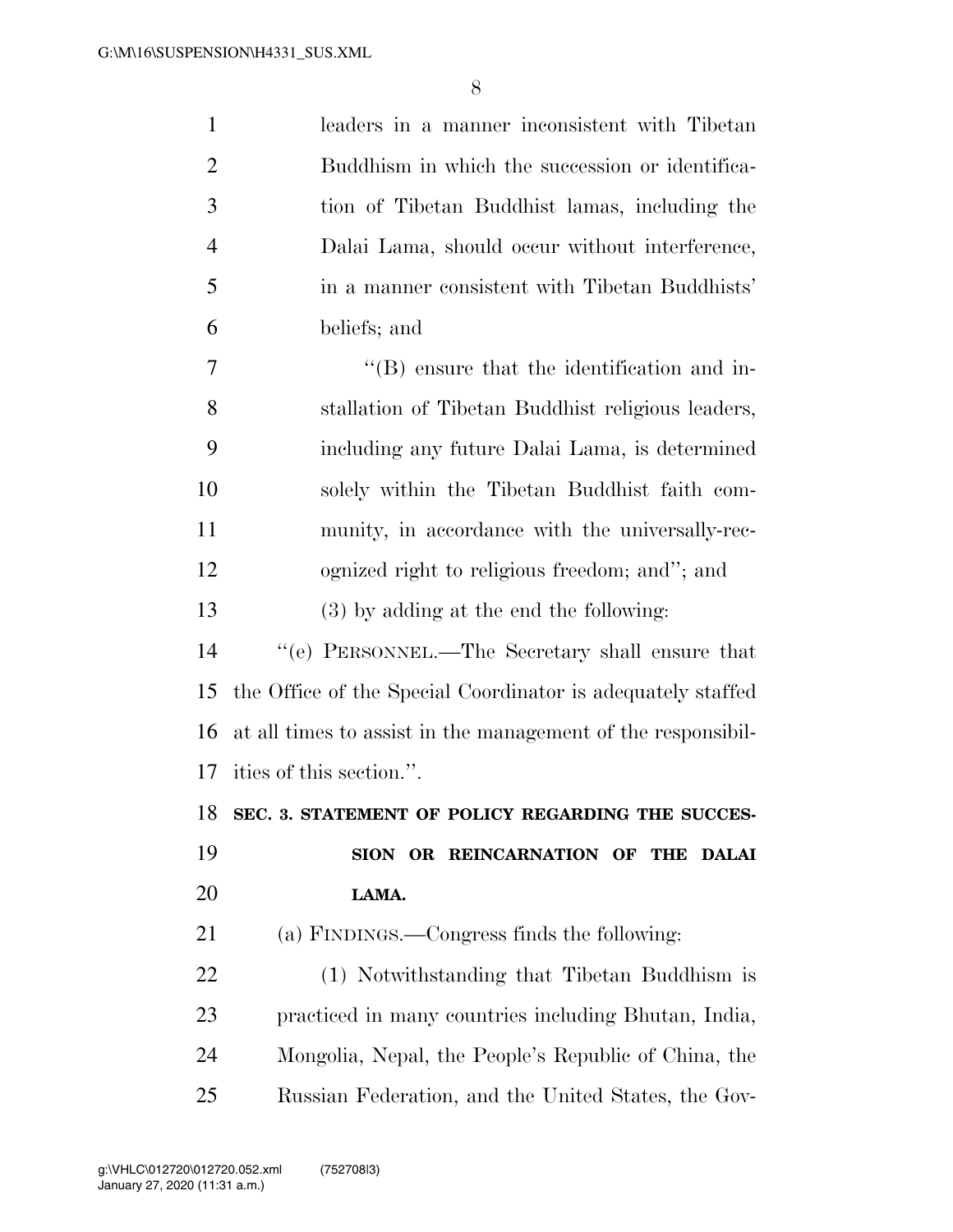ernment of the People's Republic of China has re- peatedly insisted on its role in managing the selec- tion of Tibet's next spiritual leader, the Dalai Lama, through actions such as those described in the ''Measures on the Management of the Reincarnation of Living Buddhas'' in 2007.

 (2) On March 19, 2019, Chinese Ministry of Affairs spokesperson reiterated that the ''reincarna- tion of living Buddhas including the Dalai Lama must comply with Chinese laws and regulations and follow religious rituals and historical conventions''.

 (3) The Government of the People's Republic of China has interfered in the process of recognizing a successor or reincarnation of Tibetan Buddhist lead- ers, including in 1995 by arbitrarily detaining Gedhun Choekyi Nyima, a 6-year old boy who was identified as the 11th Panchen Lama, and pur- porting to install its own candidate as the Panchen Lama.

 (4) The 14th Dalai Lama, Tenzin Gyatso, issued a statement on September 24, 2011, explain-22 ing the traditions and spiritual precepts of the selec- tion of Dalai Lamas, setting forth his views on the considerations and process for selecting his suc-cessor, and providing a response to the Chinese gov-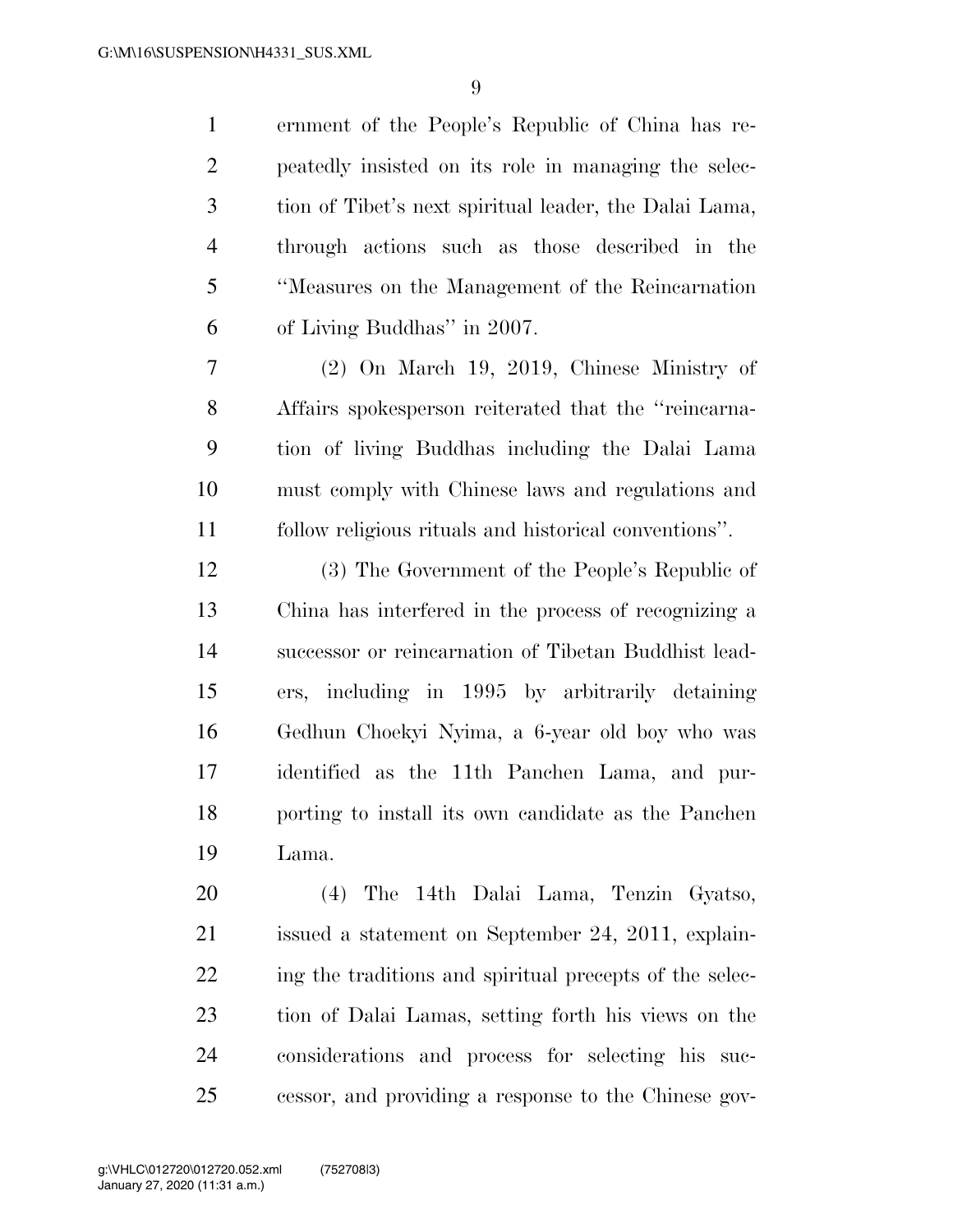ernment's claims that only the Chinese government has the ultimate authority in the selection process of the Dalai Lama.

 (5) The 14th Dalai Lama said in his statement that the person who reincarnates has sole legitimate authority over where and how he or she takes re- birth and how that reincarnation is to be recognized and if there is a need for a 15th Dalai Lama to be recognized, then the responsibility shall primarily rest with the officers of the Dalai Lama's Gaden Phodrang Trust, who will be informed by the written instructions of the 14th Dalai Lama.

 (6) Since 2011, the 14th Dalai Lama has reit- erated publicly on numerous occasions that decisions on the successions, emanations, or reincarnations of the Dalai Lama belongs to the Tibetan Buddhist faith community alone.

 (7) On June 8, 2015, the United States House of Representatives unanimously approved House Resolution 337 which calls on the United States Government to ''underscore that government inter- ference in the Tibetan reincarnation process is a vio- lation of the internationally recognized right to reli- gious freedom . . . and to highlight the fact that other countries besides China have long Tibetan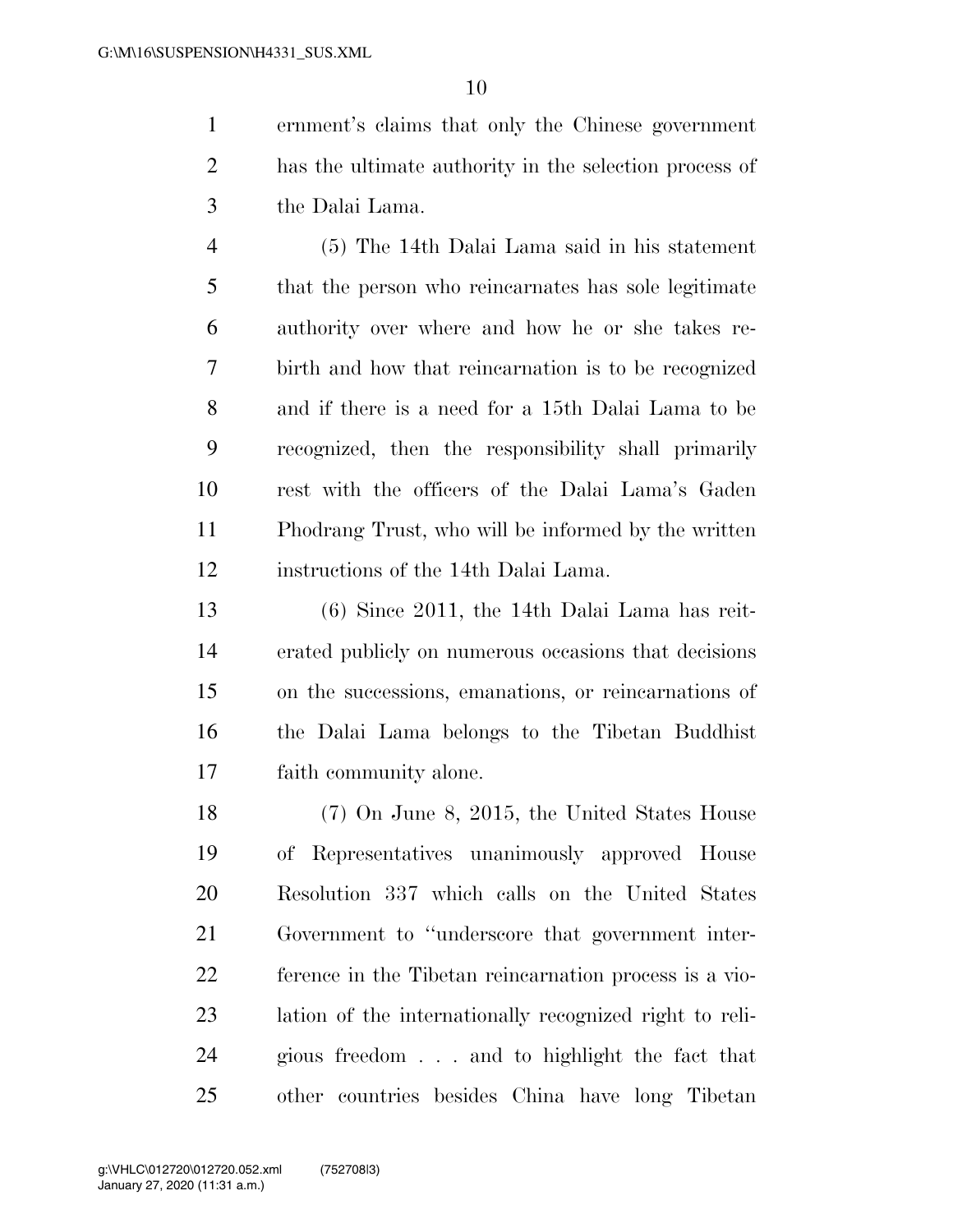Buddhist traditions and that matters related to rein- carnations in Tibetan Buddhism are of keen interest to Tibetan Buddhist populations worldwide''.

 (8) On April 25, 2018, the United States Sen- ate unanimously approved Senate Resolution 429 which ''expresses its sense that the identification and installation of Tibetan Buddhist religious lead- ers, including a future 15th Dalai Lama, is a matter that should be determined solely within the Tibetan Buddhist faith community, in accordance with the inalienable right to religious freedom''.

 (9) The Department of State's Report on Inter- national Religious Freedom for 2018 reported on policies and efforts of the Government of the Peo- ple's Republic of China to exert control over the se- lection of Tibetan Buddhist religious leaders, includ- ing reincarnate lamas, and stated that ''U.S. offi- cials underscored that decisions on the reincarnation of the Dalai Lama should be made solely by faith leaders.''.

 (b) STATEMENT OF POLICY.—It is the policy of the United States that—

 (1) decisions regarding the selection, education, and veneration of Tibetan Buddhist religious leaders are exclusively spiritual matters that should be made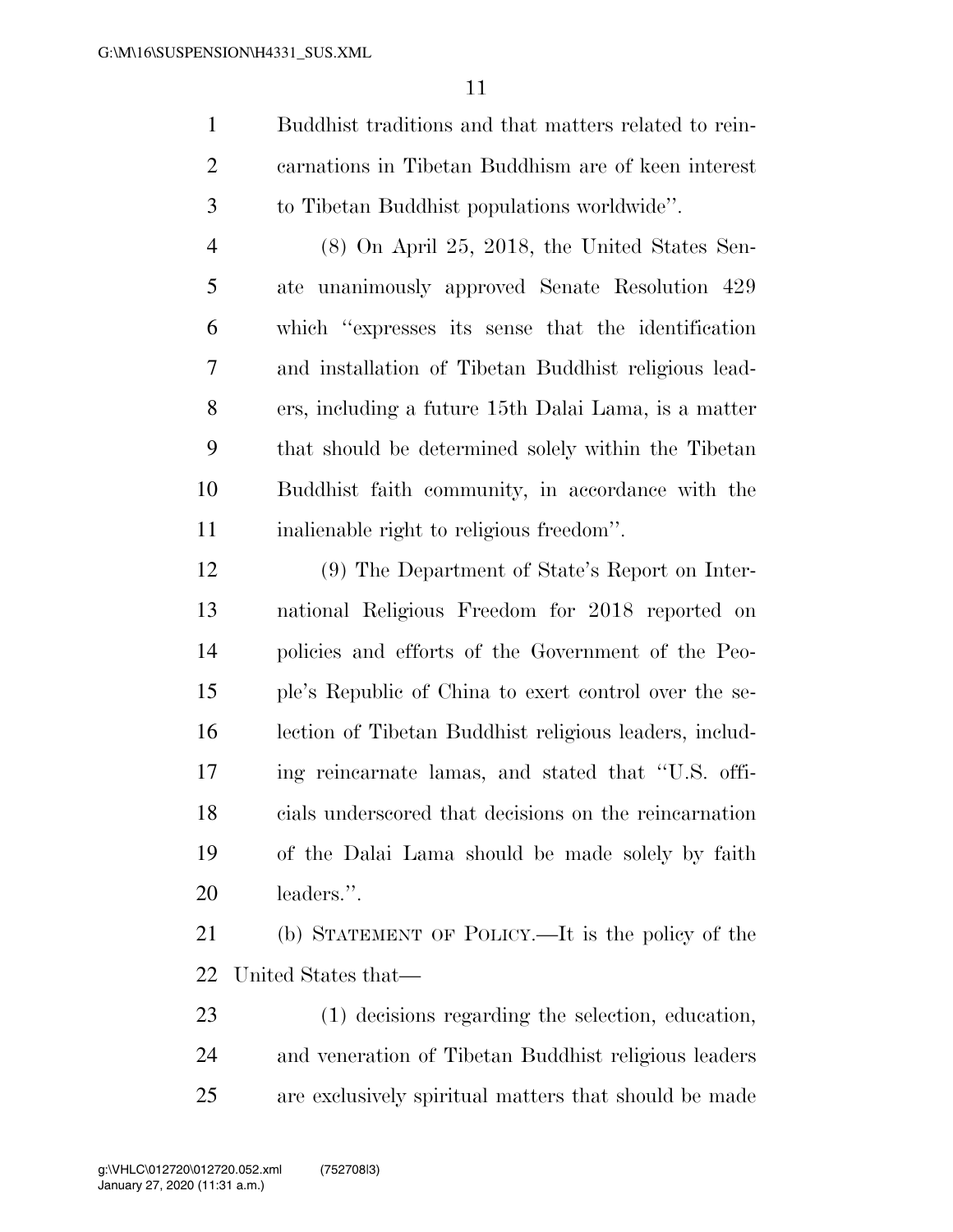by the appropriate religious authorities within the Tibetan Buddhist tradition and in the context of the will of practitioners of Tibetan Buddhism;

 (2) the wishes of the 14th Dalai Lama, includ- ing any written instructions, should play a deter- minative role in the selection, education, and vener-ation of a future 15th Dalai Lama; and

 (3) interference by the Government of the Peo- ple's Republic of China or any other government in the process of recognizing a successor or reincarna- tion of the 14th Dalai Lama and any future Dalai Lamas would represent a clear violation of the fun- damental religious freedoms of Tibetan Buddhists and the Tibetan people.

 (c) HOLDING CHINESE OFFICIALS RESPONSIBLE FOR RELIGIOUS FREEDOM ABUSES TARGETING TIBETAN BUDDHISTS.—It is the policy of the United States to con- sider senior officials of the Government of the People's Republic of China who are responsible for, complicit in, or have directly or indirectly engaged in the identification or installation of a candidate chosen by China as the fu- ture 15th Dalai Lama of Tibetan Buddhism to have com-mitted—

 (1) a gross violation of internationally recog-nized human rights for purposes of imposing sanc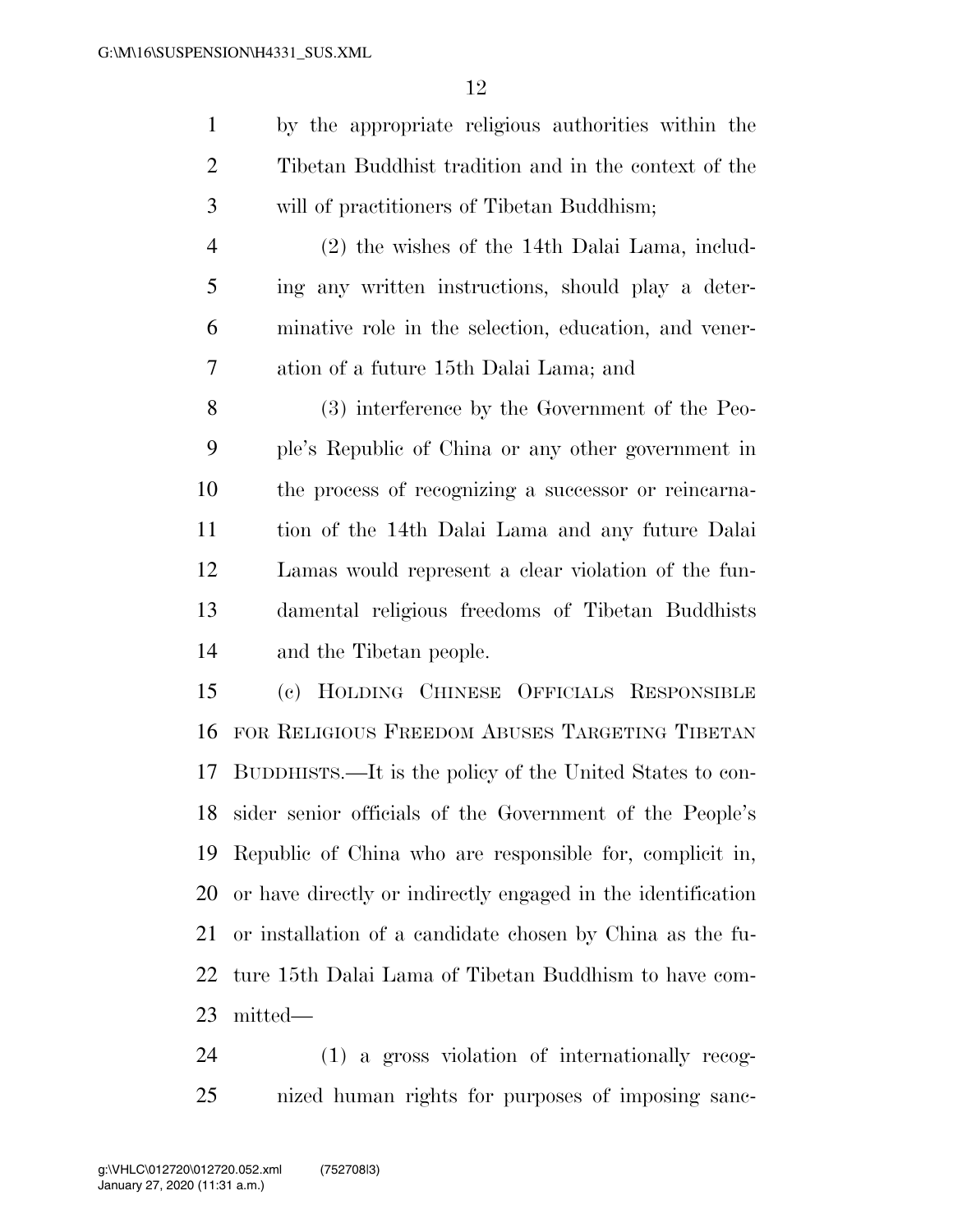tions with respect to such officials under the Global Magnitsky Human Rights Accountability Act (22 U.S.C. 2656 note); and

 (2) a particularly severe violation of religious freedom for purposes of applying section  $6 \qquad 212(a)(2)(G)$  of the Immigration and Nationality 7 Act  $(8 \text{ U.S.C. } 1182(a)(2)(G))$  with respect to such officials.

 (d) DEPARTMENT OF STATE PROGRAMMING TO PRO- MOTE RELIGIOUS FREEDOM FOR TIBETAN BUDDHISTS.— Consistent with section 401 of the Frank R. Wolf Inter- national Religious Freedom Act (Public Law 114–281; 130 Stat. 1436), of the funds available to the Department of State for international religious freedom programs, the Ambassador-at-Large for International Religious Freedom should support efforts to protect and promote inter- national religious freedom in China and for programs to protect Tibetan Buddhism in China and elsewhere.

 **SEC. 4. POLICY REGARDING THE ENVIRONMENT AND WATER RESOURCES ON THE TIBETAN PLA-TEAU.** 

(a) FINDINGS.—Congress finds the following:

 (1) The Tibetan Plateau contains glaciers, riv- ers, grasslands, and other geographical and ecologi-cal features that are crucial for supporting vegeta-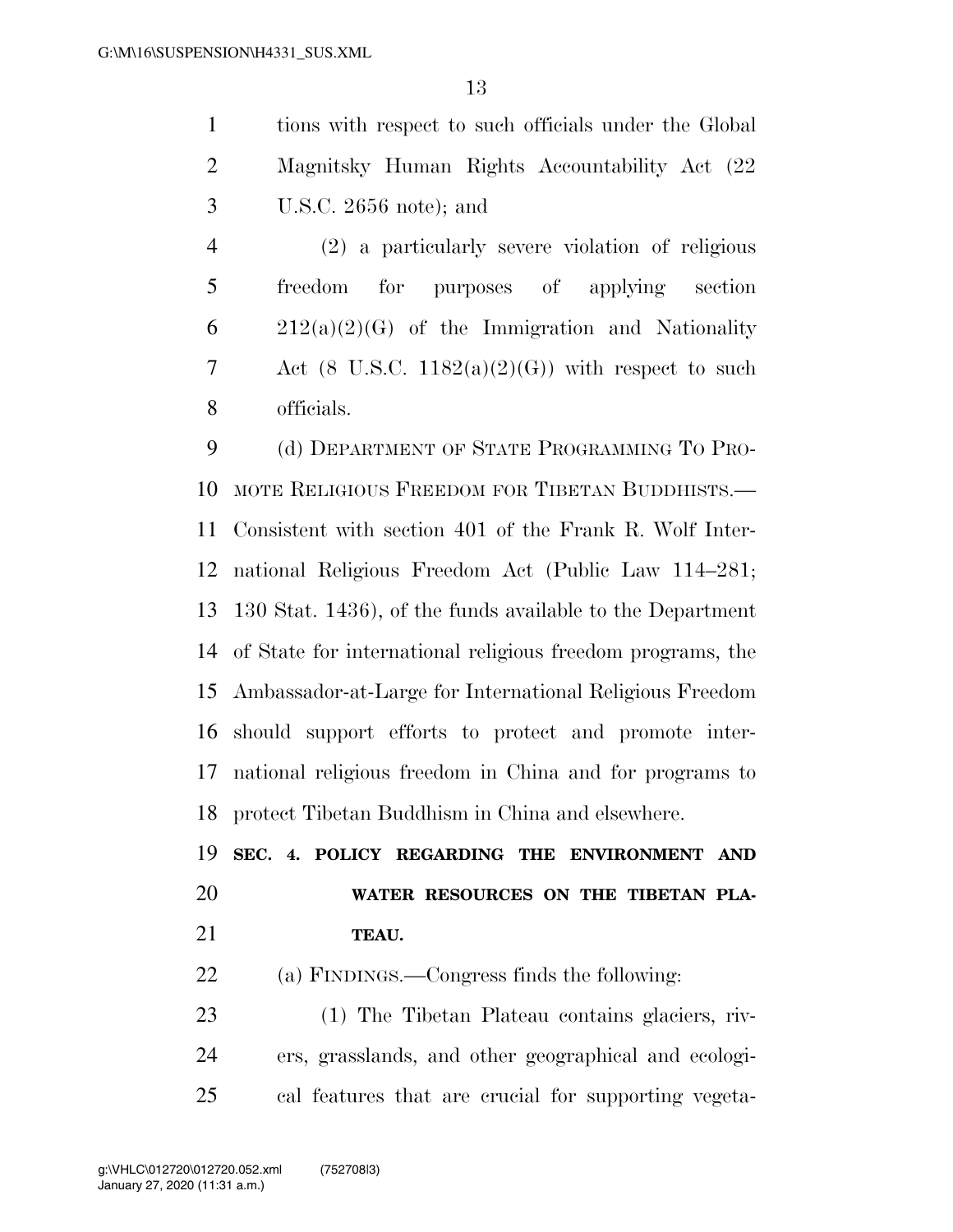tion growth and biodiversity, regulating water flow and supply for an estimated 1.8 billion people. Glob- al warming threatens the glaciers in Tibet that feed the major rivers of South and East Asia, which sup-ply freshwater to an estimated 1.8 billion people.

 (2) Rising global temperatures—especially in the Tibetan Plateau where the average temperature has increased at twice the global average—will result in variable water flows in the future.

 (3) The construction in Tibet of large hydro- electric power dams intended to be used in part to transmit power to Chinese provinces outside of Tibet, as well as other infrastructure projects, in- cluding the Sichuan-Tibet railroad, may also lead to the resettlement of thousands of Tibetans and trans-form the environment.

 (4) The grasslands of Tibet play a significant role in carbon production and sequestration and Ti- bet's rivers support wetlands that play a key role in water storage, water quality, and the regulation of water flow, support biodiversity, foster vegetation growth, and act as carbon sinks.

 (5) Rising temperatures and intensifying evapo-ration, can affect the water supply, cause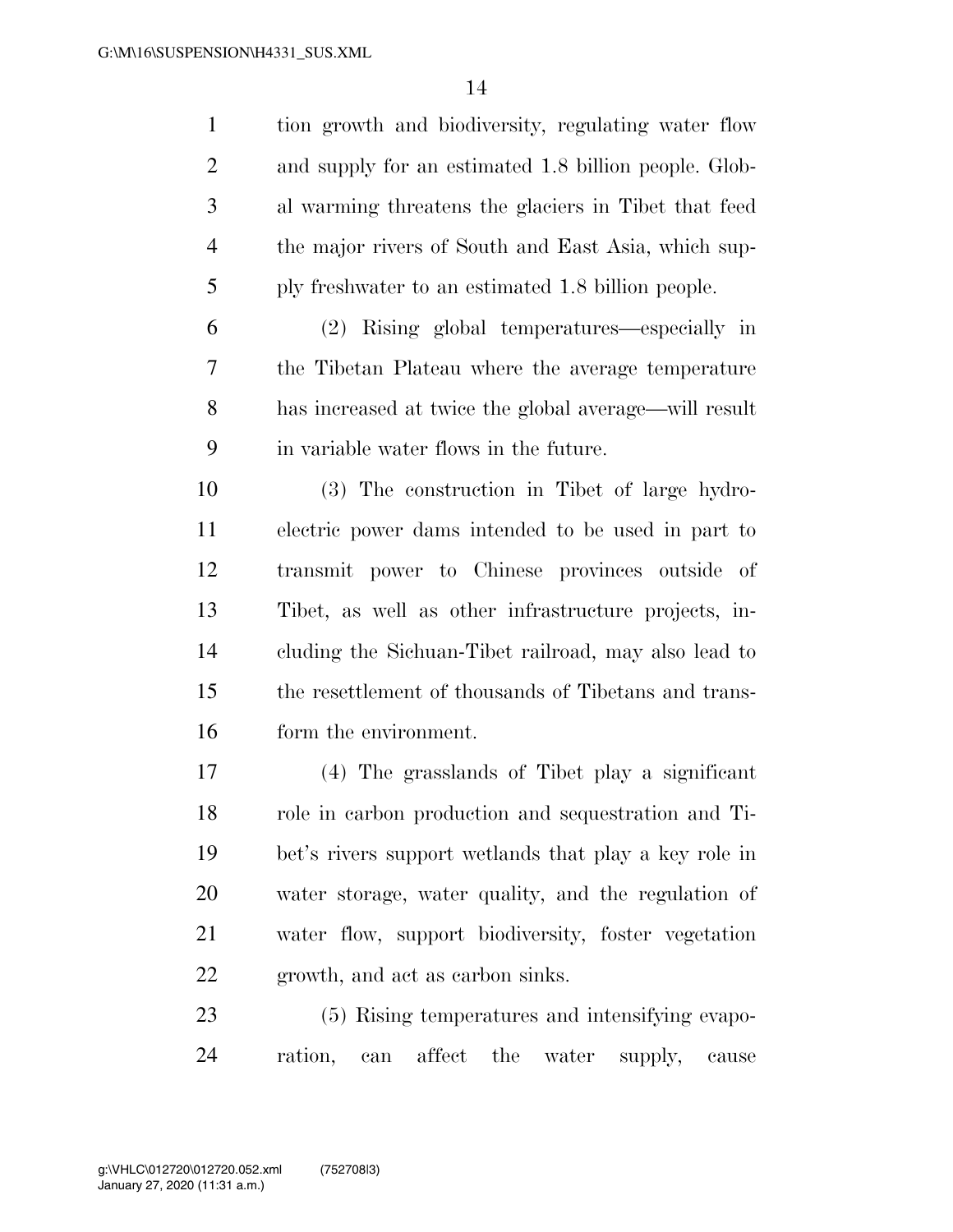- desertification, and destabilize infrastructure on the Tibetan Plateau and beyond.
- (6) Traditional Tibetan grassland stewardship practices, which can be key to mitigating the nega- tive effects of warming on the Tibetan Plateau, are undermined by the resettlement of nomads from Ti-betan grasslands.

 (7) The People's Republic of China has ap- proximately 20 percent of the world's population but only around 7 percent of the world's water supply, while many countries in South and Southeast Asia rely on the rivers flowing from the Himalayas of the Tibetan Plateau.

 (8) The People's Republic of China has already completed water transfer programs diverting billions of cubic meters of water yearly and has plans to di- vert more waters from the Tibetan plateau in China. (b) WATER RESOURCES IN TIBET AND THE TIBETAN WATERSHED.—The Secretary of State, in coordination with relevant agencies of the United States Government, should—

 (1) pursue collaborative efforts with Chinese and international scientific institutions, as appro- priate, to monitor the environment on the Tibetan Plateau, including glacial retreat, temperature rise,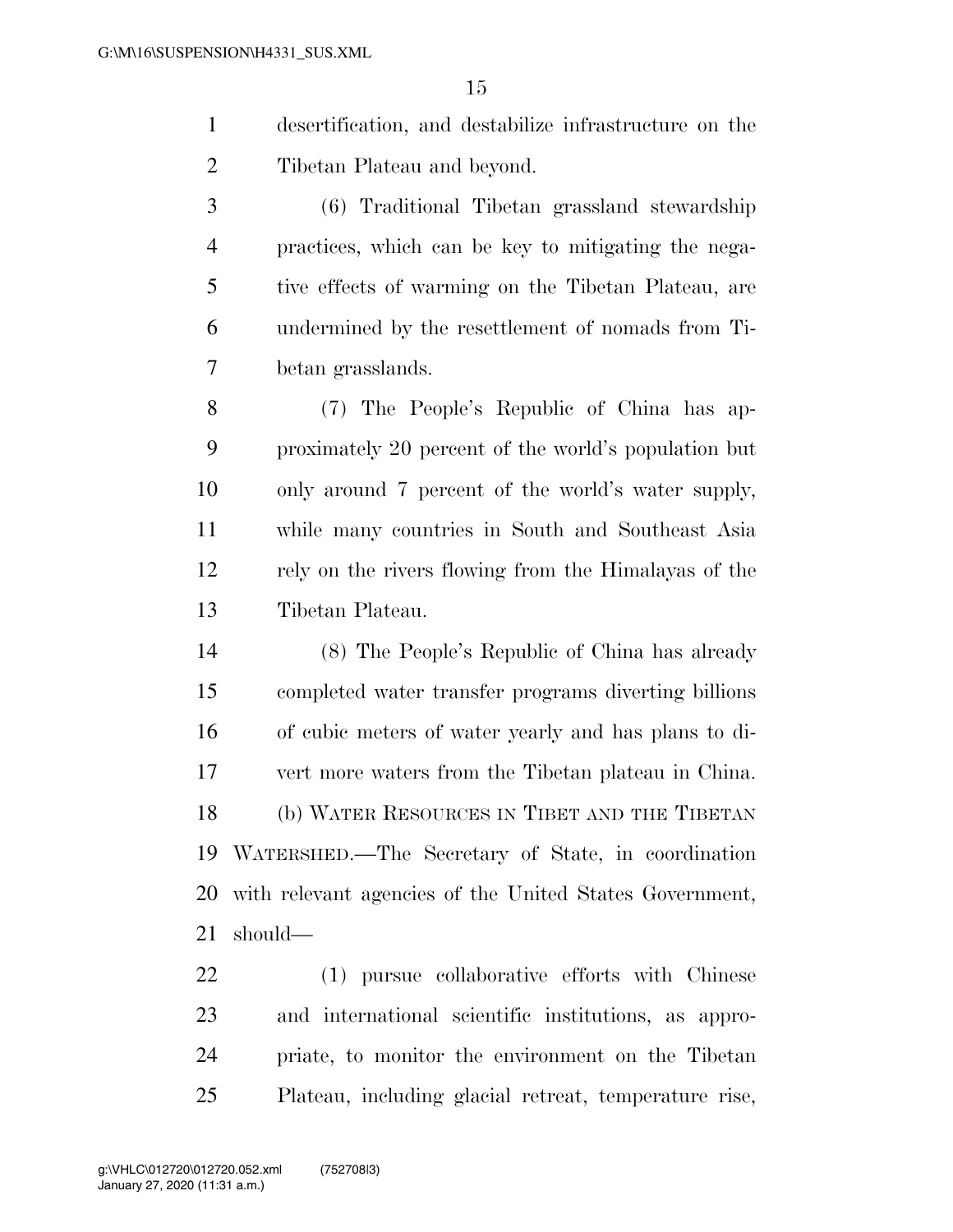and carbon levels, in order to promote a greater un- derstanding of the effects on permafrost, river flows, grasslands and desertification, and the monsoon cycle;

 (2) engage with the Government of the People's Republic of China, the Tibetan people, and non- governmental organizations to encourage the partici- pation of Tibetan nomads and other Tibetan stake- holders in the development and implementation of grassland management policies, in order to utilize their indigenous experience in mitigation and stew- ardship of the land and to assess policies on the forced resettlement of nomads; and

 (3) encourage a regional framework on water security, or use existing frameworks, such as the Lower Mekong Initiative, to facilitate cooperative agreements among all riparian nations that would promote transparency, sharing of information, pollu- tion regulation, and arrangements on impounding and diversion of waters that originate on the Ti-betan Plateau.

## **SEC. 5. DEMOCRACY IN THE TIBETAN EXILE COMMUNITY.**

(a) FINDINGS.—Congress finds the following: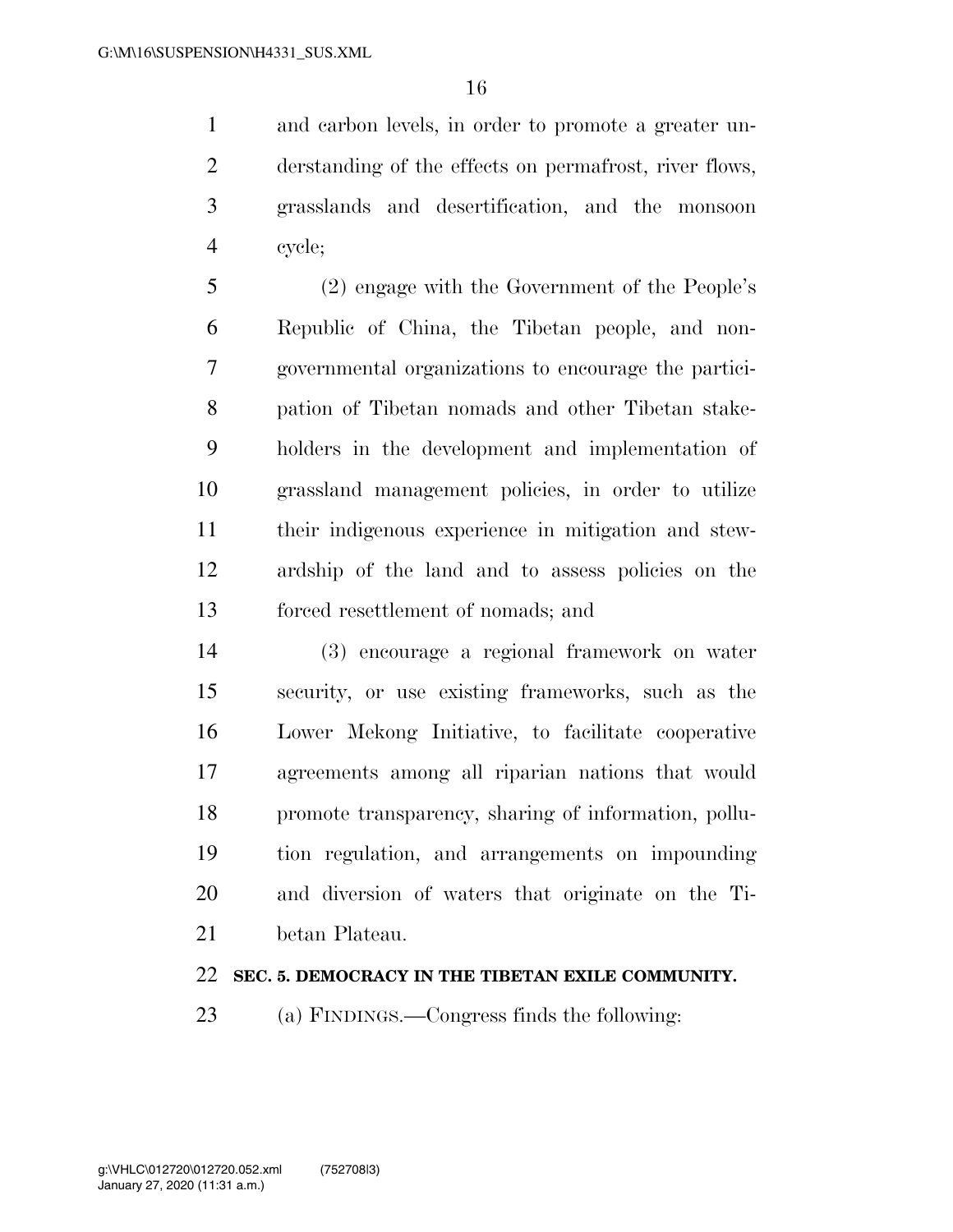(1) The 14th Dalai Lama advocates the Middle Way Approach, which seeks genuine autonomy for the six million Tibetans in Tibet.

 (2) The 14th Dalai Lama has overseen a proc- ess of democratization within the Tibetan polity, be- ginning in Tibet in the 1950s and continuing in exile from the 1960s to the present and to address the needs of the Tibetan people until such time as gen- uine autonomy in Tibet is realized, the 14th Dalai Lama devolved his political responsibilities to the elected representatives of the Tibetan people in exile in 2011.

 (3) In 2011 and again in 2016, members of the Tibetan exile community across some 30 countries held elections to select political leaders to serve in the Central Tibetan Administration parliament and as chief executive, elections which were monitored by international observers and assessed to be free and fair.

 (4) The Dalai Lama has said that the Central Tibetan Administration will cease to exist once a ne- gotiated settlement has been achieved that allows Ti- betans to freely enjoy their culture, religion and lan-guage in Tibet.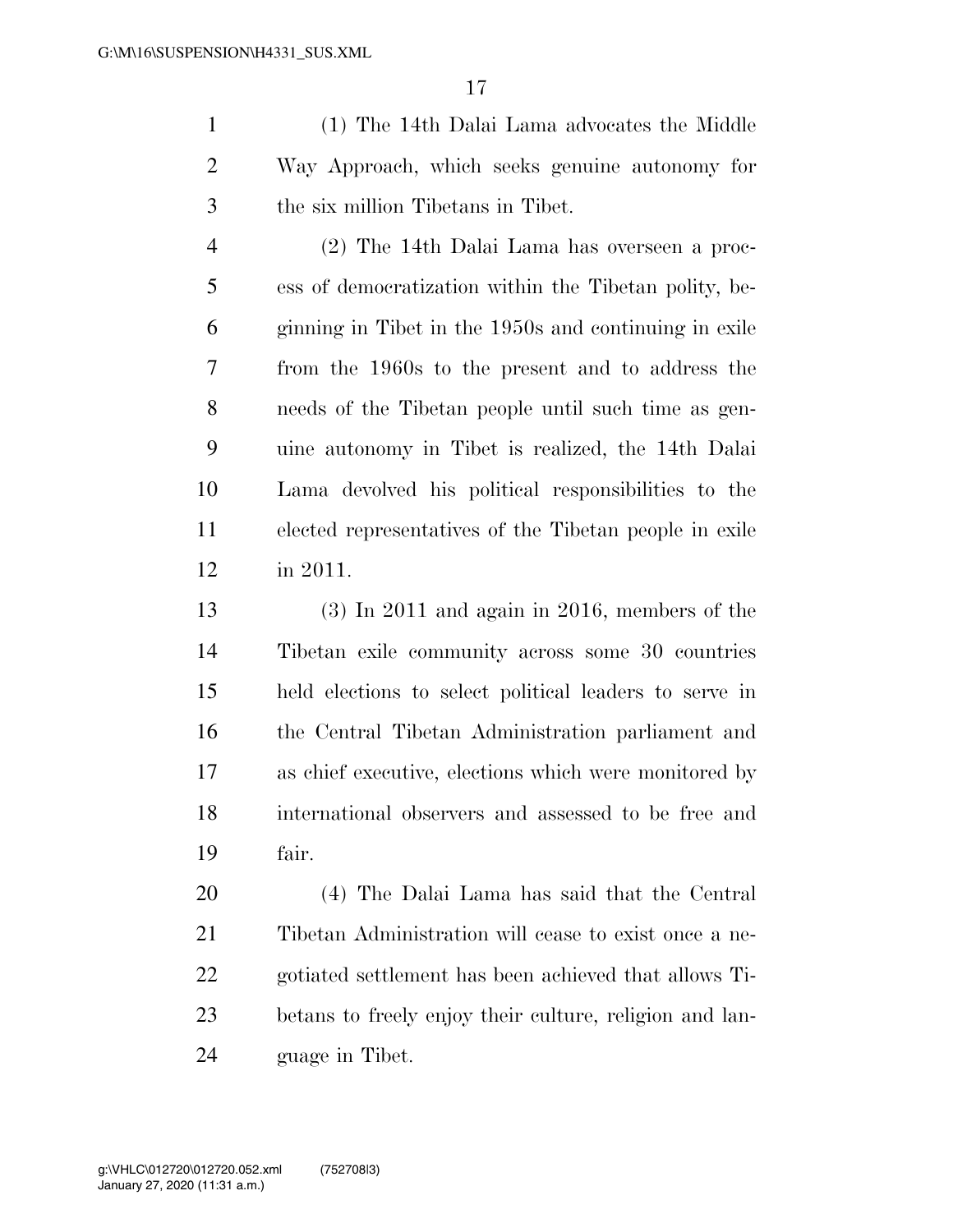(b) SENSE OF CONGRESS.—It is the sense of Con-gress that—

 (1) Tibetan exile communities around the world should be commended for the adoption of a system of self-governance with democratic institutions to choose their leaders;

 (2) the Dalai Lama should be commended for his decision to devolve political authority to elected leaders in accordance with democratic principles; and

11 (3) as consistent with section  $621(d)(3)$  of the Tibetan Policy Act of 2002 (22 U.S.C. 6901 note), the United States Special Coordinator for Tibetan Issues should continue to maintain close contact with the religious, cultural, and political leaders of the Tibetan people.

### **SEC. 6. SUSTAINABILITY IN TIBETAN COMMUNITIES SEEK-**

**ING TO PRESERVE THEIR CULTURE, RELI-GION, AND LANGUAGE.** 

 The Secretary of State should urge the Government of Nepal to honor the Gentleman's Agreement with the United Nations High Commissioner for Refugees and to provide legal documentation to long-staying Tibetan resi-dents in Nepal who fled a credible threat of persecution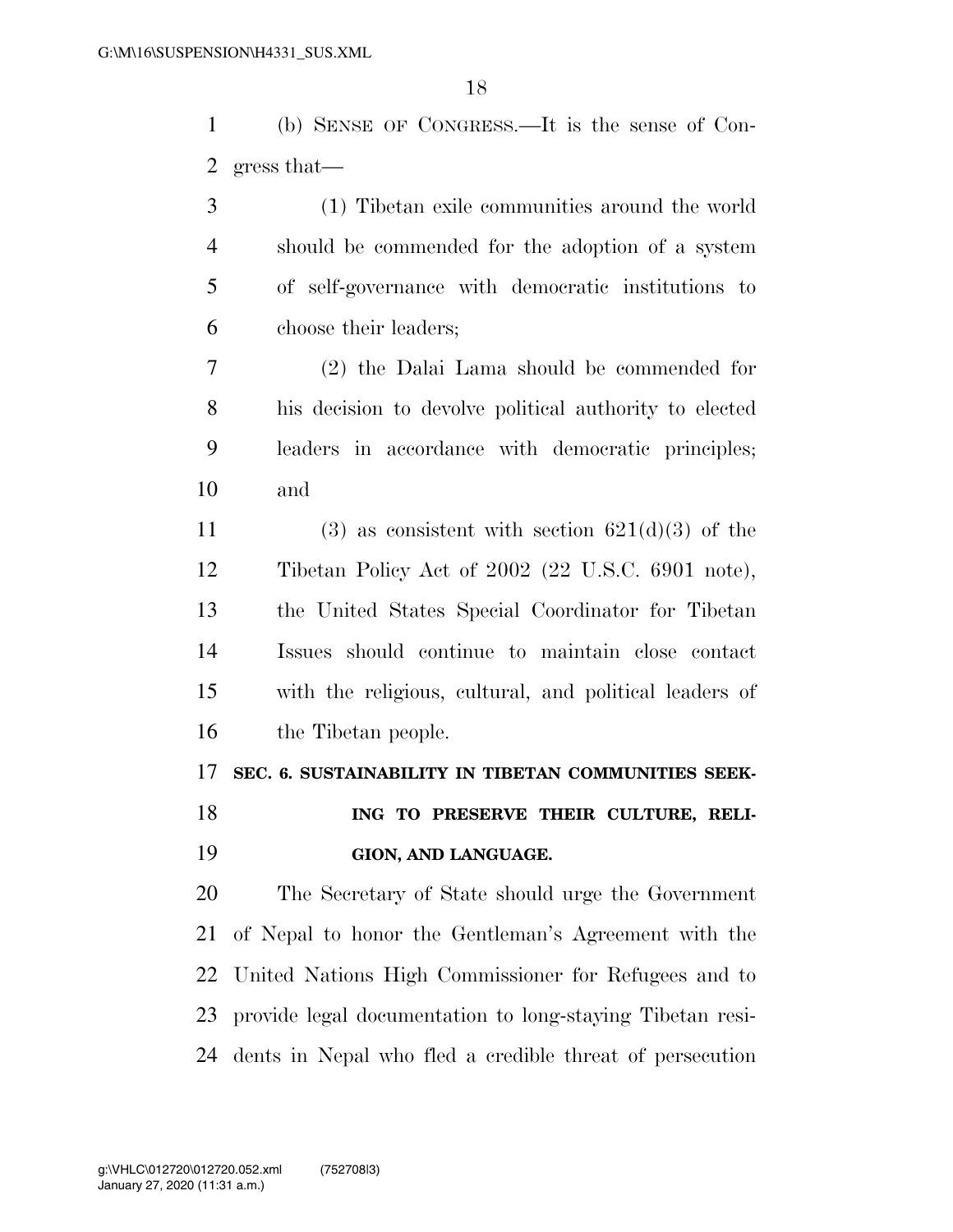in Tibet in order to allow them to more fully participate in the economy and society of Nepal.

### **SEC. 7. AUTHORIZATION OF APPROPRIATIONS.**

 (a) OFFICE OF THE UNITED STATES SPECIAL COOR- DINATOR FOR TIBETAN ISSUES.—There is authorized to be appropriated \$1,000,000 for each of the fiscal years 2021 through 2025 for the Office of the United States Special Coordinator for Tibetan Issues.

 (b) TIBETAN SCHOLARSHIP PROGRAM AND NGAWANG CHOEPHEL EXCHANGE PROGRAMS.—

 (1) TIBETAN SCHOLARSHIP PROGRAM.—There is authorized to be appropriated \$675,000 for each of the fiscal years 2021 through 2025 to carry out the Tibetan scholarship program established under section 103(b)(1) of the Human Rights, Refugee, and Other Foreign Relations Provisions Act of 1996 (Public Law 104–319; 22 U.S.C. 2151 note).

 (2) NGAWANG CHOEPHEL EXCHANGE PRO- GRAMS.—There is authorized to be appropriated \$575,000 for each of the fiscal years 2021 through 2025 to carry out the ''Ngwang Choepel Exchange Programs'' (formerly known as ''programs of edu- cational and cultural exchange between the United States and the people of Tibet'') under section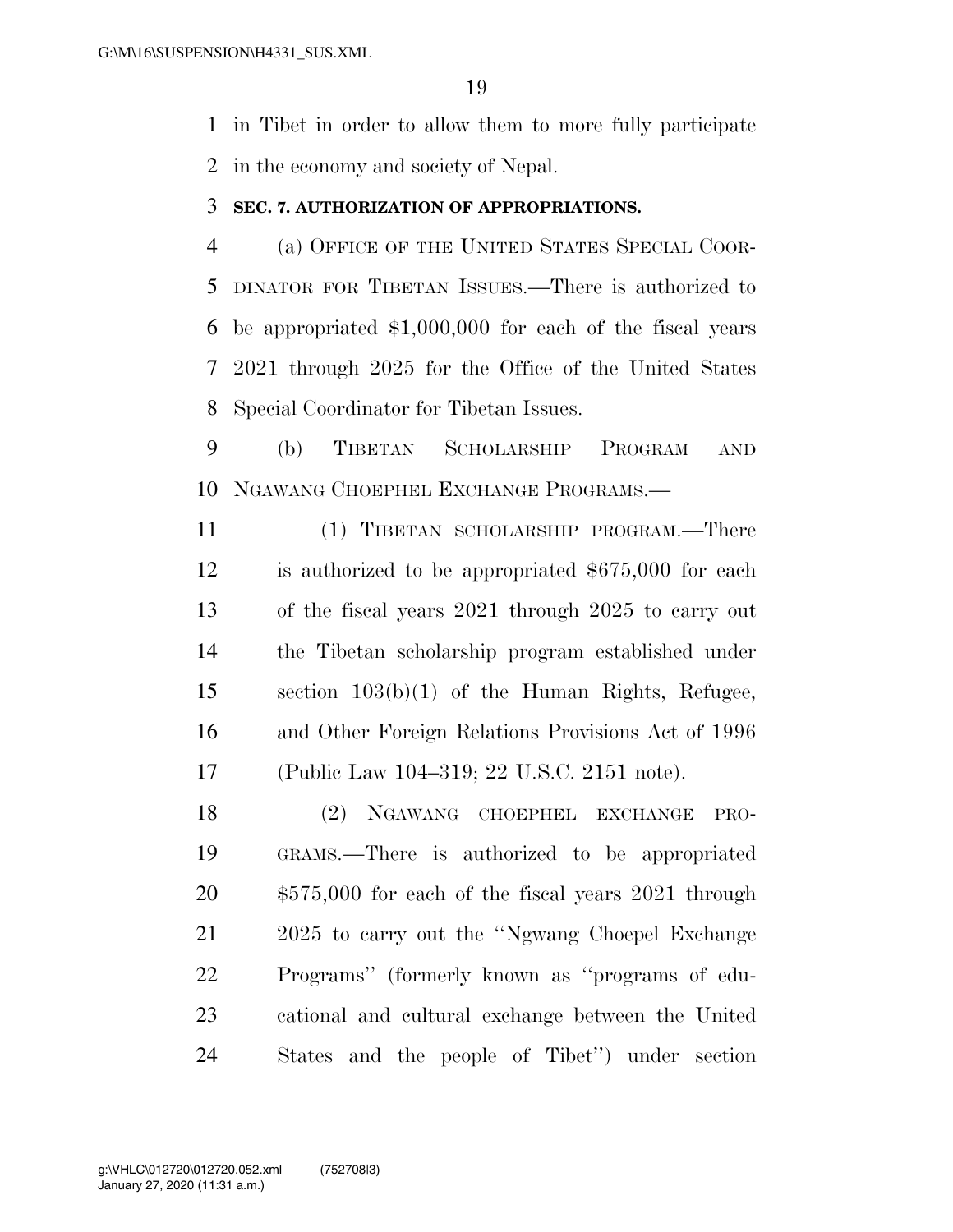103(a) of the Human Rights, Refugee, and Other Foreign Relations Provisions Act of 1996.

 (c) HUMANITARIAN ASSISTANCE AND SUPPORT TO TIBETAN REFUGEES IN SOUTH ASIA.—Amounts author- ized to be appropriated to carry out chapter 9 of part I of the Foreign Assistance Act of 1961 and the Migration and Refugee Assistance Act of 1962 for each of the fiscal years 2021 through 2025 are authorized to be made avail- able for humanitarian assistance, including food, medicine, clothing, and medical and vocational training, for Tibetan refugees in South Asia who have fled facing a credible threat of persecution in the People's Republic of China. (d) TIBETAN AUTONOMOUS REGION AND TIBETAN COMMUNITIES IN CHINA.—There is authorized to be ap- propriated \$8,000,000 for each year of the fiscal years 2021 through 2025 under chapter 4 of part II of the For- eign Assistance Act of 1961 (22 U.S.C. 2346 et seq.) to support activities which preserve cultural traditions and promote sustainable development, education, and environ- mental conservation in Tibetan communities in the Tibet Autonomous Region and in other Tibetan communities in China.

 (e) ASSISTANCE FOR TIBETANS IN INDIA AND NEPAL.—There is authorized to be appropriated \$6,000,000 for each of the fiscal years 2021 through 2025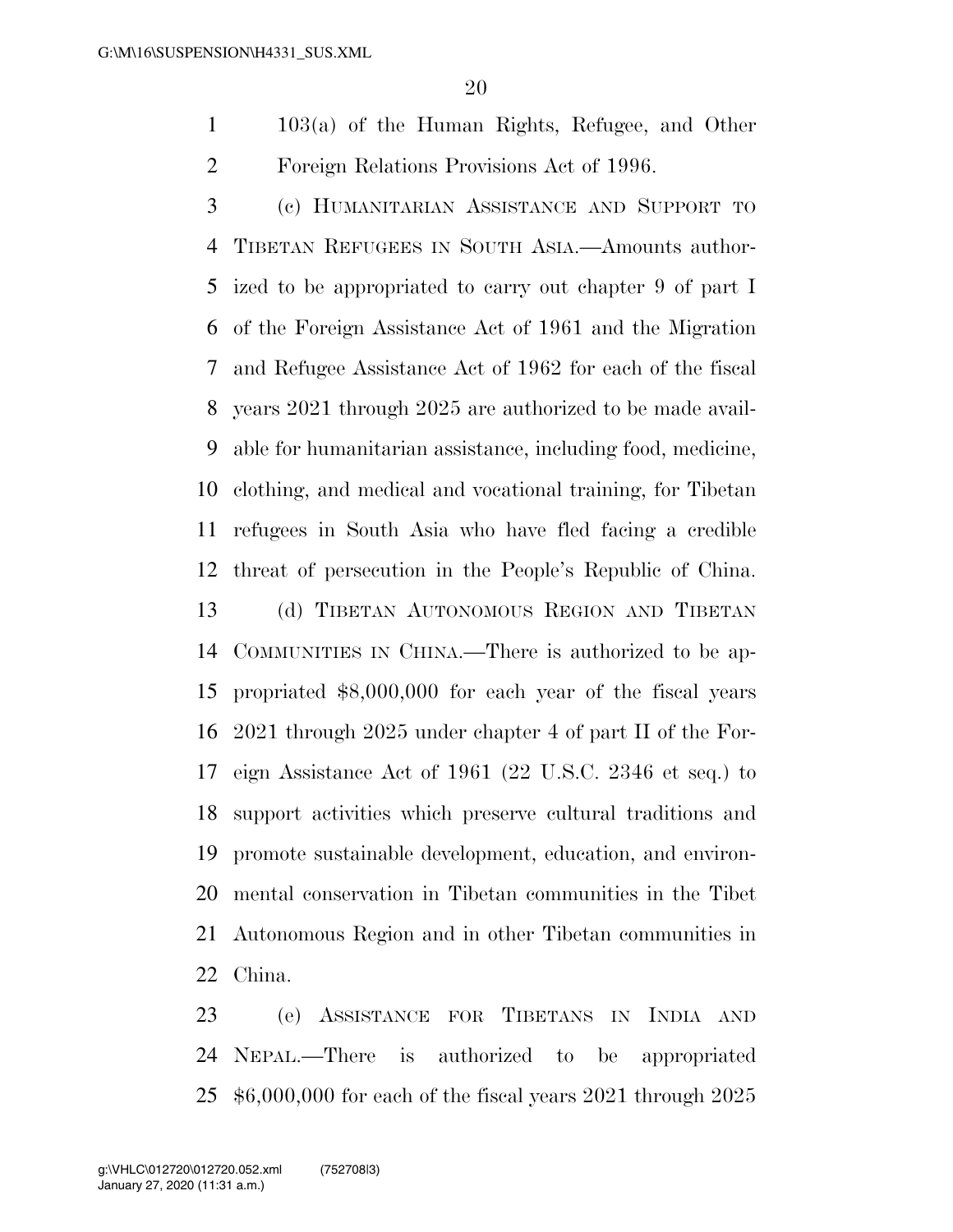under part I of the Foreign Assistance Act of 1961 (22 U.S.C. 2151 et seq.) for programs to promote and pre- serve Tibetan culture and language development, and the resilience of Tibetan communities in India and Nepal, and to assist in the education and development of the next gen-eration of Tibetan leaders from such communities.

 (f) TIBETAN GOVERNANCE.—There is authorized to be appropriated \$3,000,000 for each of the fiscal years 2021 through 2025 for programs to strengthen the capac- ity of Tibetan institutions and strengthen democracy, gov- ernance, information and international outreach, and re-search.

 (g) VOICE OF AMERICA AND RADIO FREE ASIA.— (1) VOICE OF AMERICA.—There is authorized to be appropriated \$3,344,000 for each of the fiscal years 2021 through 2025 to Voice of America for broadcasts described in paragraph (3).

 (2) RADIO FREE ASIA.—There is authorized to be appropriated \$4,060,000 for each of the fiscal years 2021 through 2025 to Radio Free Asia for broadcasts described in paragraph (3).

 (3) BROADCASTS DESCRIBED.—Broadcasts de- scribed in this paragraph are broadcasts to provide uncensored news and information in the Tibetan lan-guage to Tibetans, including Tibetans in Tibet.